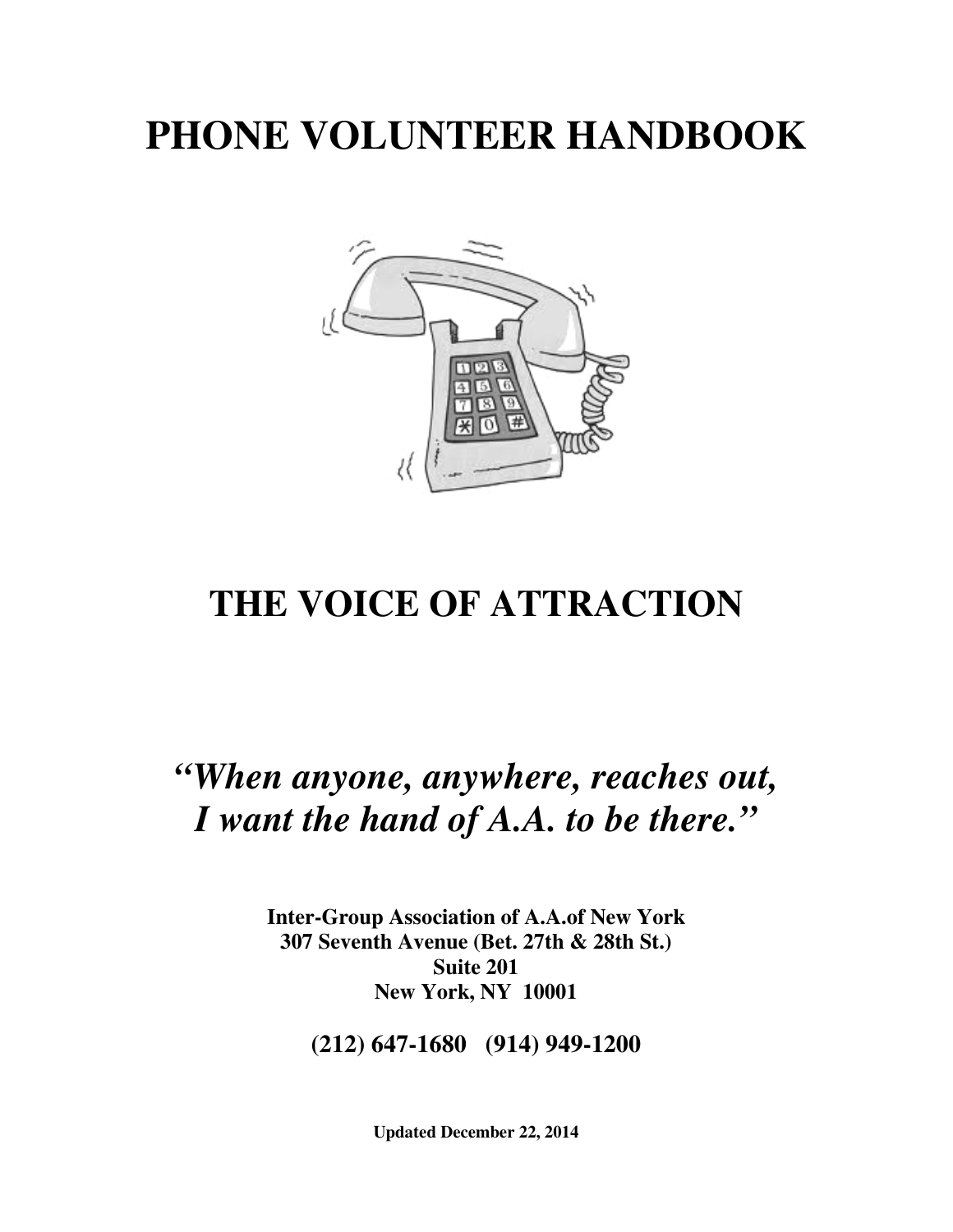Dear Phone Volunteer:

Thank you for your service. This handbook will help you handle the important job of answering phones at the Inter-Group Office. Please review the contents thoroughly. If you have any questions, ask the Hospital Desk Volunteer or any Staff Member.

Most important, you are extending a helping hand. You will sometimes be the first one to bring hope to callers, and say the things they are willing to hear. Because of your recovery experience, you are one of the most qualified to understand their problems, as it states in the book Alcoholics Anonymous.

You may be the person who starts someone on the path to sobriety. You will also help those in need to find an A.A. meeting, near them, or around the world for those who are traveling.

Remember we are only carrying the message "If you want to stop drinking, A.A. is here to help."

Your primary goal is to refer callers to where they can get help. We try to be a sympathetic and understanding.

New York Inter-Group

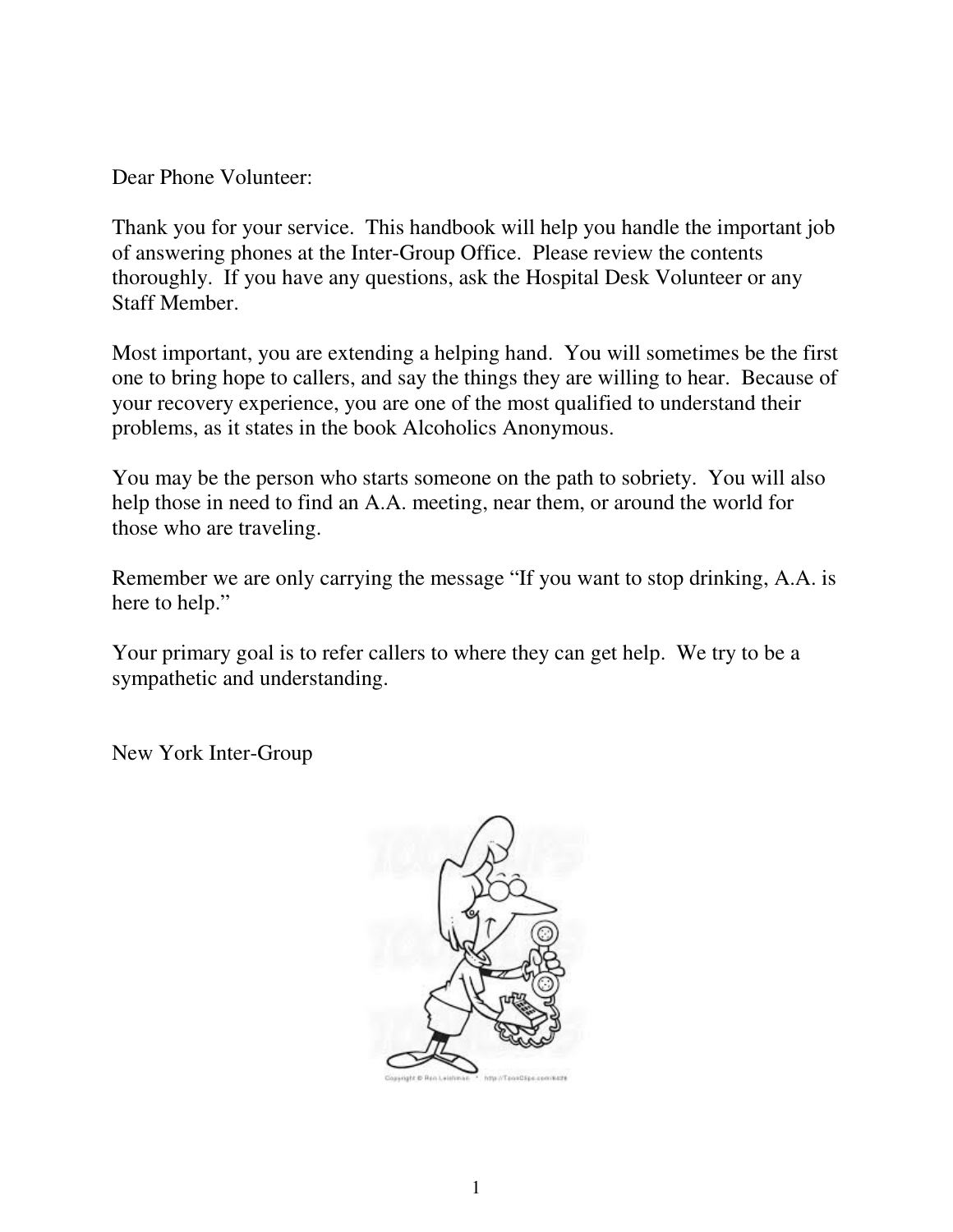### **Upon arrival for your shift, please**

- $\checkmark$  Check your name off or sign in on the sign-up sheet.
- $\checkmark$  Check the bulletin board for announcements of group notices, location changes and upcoming events.
- $\checkmark$  Familiarize yourself with the meeting book.
- $\checkmark$  Go through an orientation with the Hospital Desk volunteer.
- $\checkmark$  If it's your first time answering phones, sit with someone else for a couple of calls.
- $\checkmark$  Introduce yourself to others on your shift.

### **Before you leave, please**

- $\checkmark$  Discard all garbage.
- $\checkmark$  Leave desk neat, as you found it.
- $\checkmark$  Sign up for a future shift!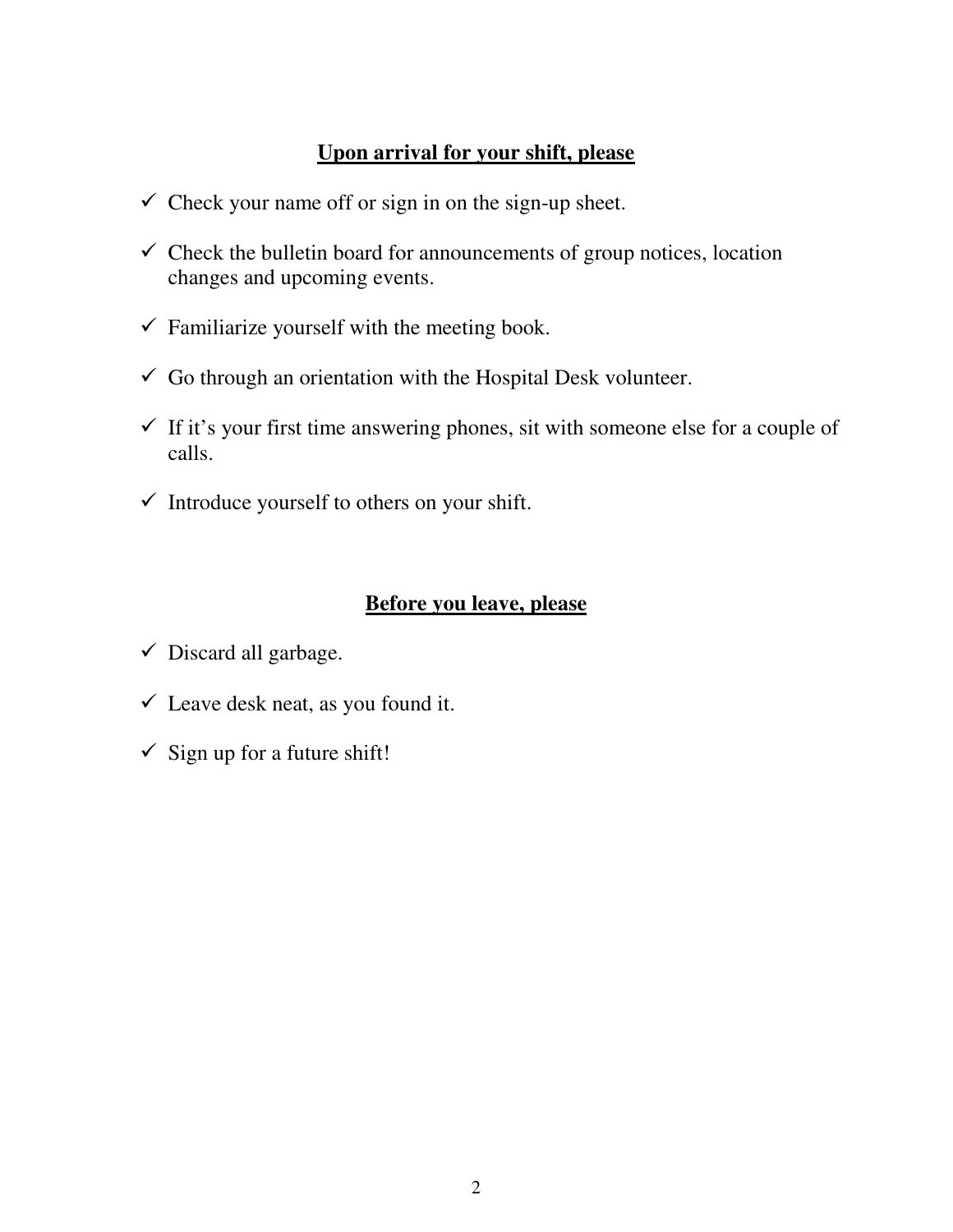## **DO'S AND DON'TS**

## *DO's*

*DO* answer phones with "A.A., can I help you?"

#### *DO* encourage callers to go to a meeting – **Our primary purpose isto help callers find a meeting.**

*DO* limit the time of your call to a few minutes.

*DO* encourage family members to call Al-Anon. In keeping with our Primary Purpose, we only talk to alcoholics. Non- alcoholics are better served by calling Al-Anon.

*DO* allow other volunteers to answer their share of calls. Give everyone an opportunity to do service.

## *DON'TS*

*DON'T* give medical, psychological or financial advice.

*DON'T* offer advice on problems other than alcohol.

*DON'T* give out names or phone numbers of A.A. members.

*DON'T* leave messages on  $12<sup>th</sup>$  step contacts' business phones. Only leave messages on personal phones if they've checked it is okay to do so.

*DON'T* make lots of personal calls from Inter-Group phones.

*DON'T* tolerate abusive callers. Hang up politely.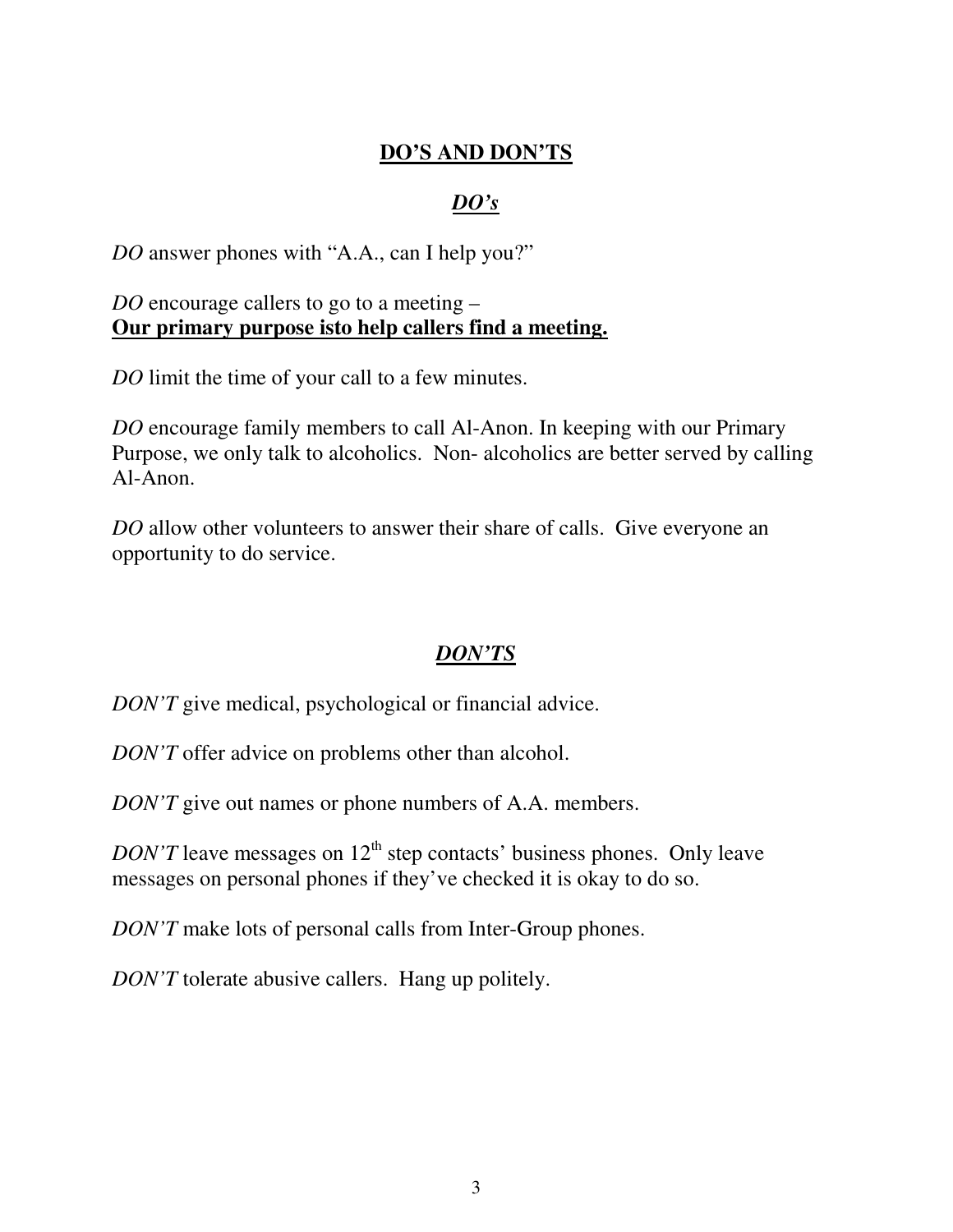## **Being an Effective Phone Volunteer**

Following are examples of the types of calls we receive:

- 1. Request for meeting information. You will receive instructions for this during your orientation. Meetings are listed in the binders on each desk.
- 2. Drunks who want help.

Do not talk for more than a couple of minutes with someone who is obviously intoxicated. Give them a meeting to go to. If the caller is somewhat sober and seeking help, encourage them to attend a meeting. Answer questions freely about how A.A. works. You can also offer to have a  $12<sup>th</sup>$  Step contact call them back. If they agree, complete a  $12<sup>th</sup>$  Step contact form and give it to the Hospital Desk. Do not give the contact names and numbers out to caller.

- 3. Non-alcoholics seeking information about A.A. or other 12 Step programs. The yellow sheets in your binders located on each desk contain useful phone numbers. If the caller is a student, social worker, etc. who is looking to attend an A.A. meeting, give them only "open" AA meetings.
- 4. People who are in recovery but just need to talk with another alcoholic. Be sympathetic but encourage them to go to a meeting to share with other alcoholics. Remember our primary purpose is to get them to an A.A. meeting. You should not be on long calls with people. Politely explain that you cannot remain on the phone but will be happy to refer them to a nearby meeting.
- 5. Inquiries about "Bridging the Gap", our program to help those making the transition out of a treatment facility by using an A.A. member as a meeting contact. The Hospital Desk has details on this program.
- 6. People looking for a meeting in another part of the country or foreign countries. Directories are located on the round table in the center of the volunteer room.
- 7. Someone is at a listed meeting but the meeting is not there. Check the bulletin board to see if there is a notice about this group. If not, take down the name, time, day, and location of the meeting and give to the Hospital Desk. They will in turn give it to a Staff Member for follow-up. Refer the caller to another nearby meeting.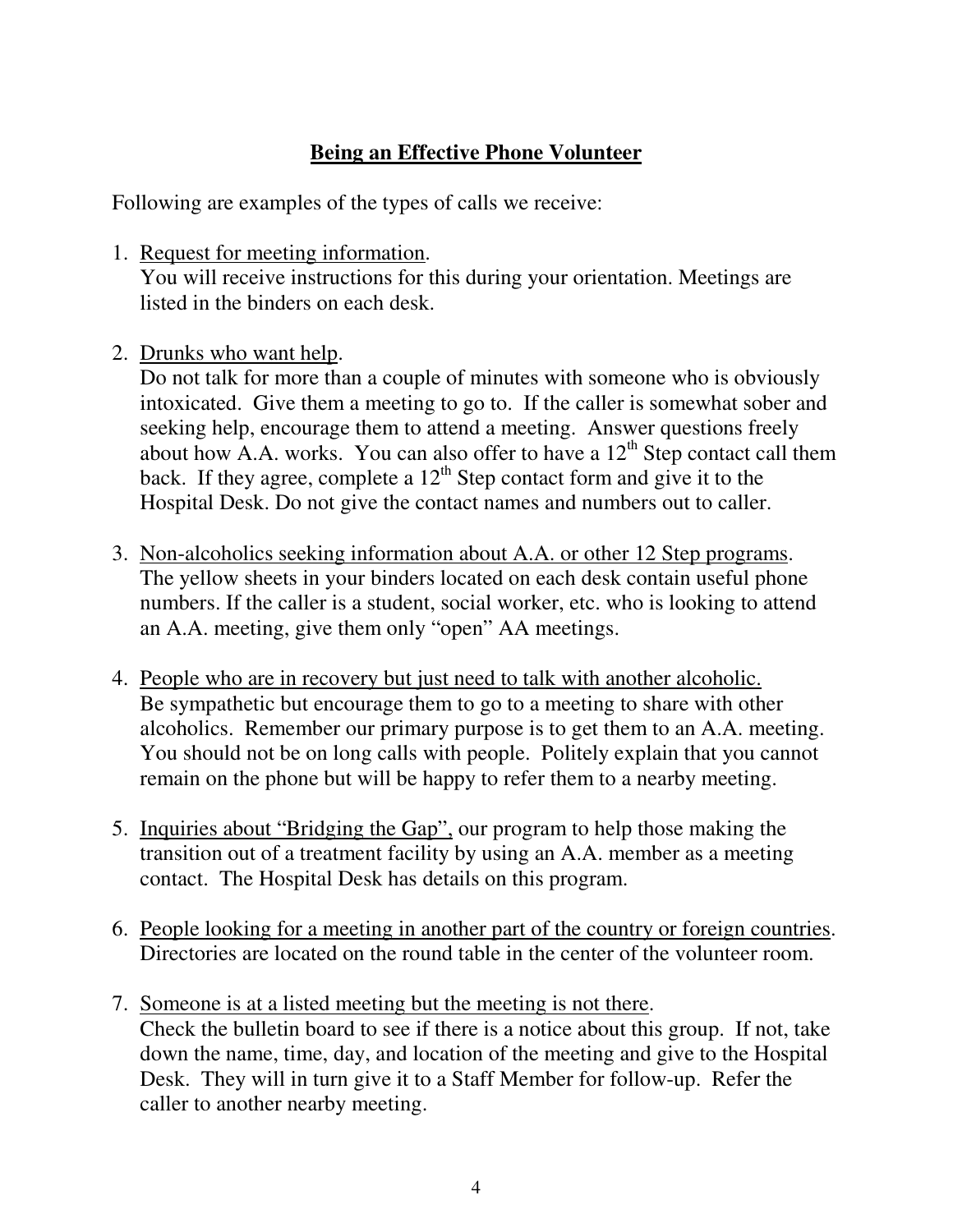If you encounter situations that make you uncomfortable or you don't know how to handle, ask the Hospital Desk or a more experienced volunteer to help.

Difficult situations you may encounter may include:

- 1. Someone seeking a detox.
- 2. A caller who is abusive or unsound.
- 3. A caller who is suicidal, threatening to others, or in desperate need of help.
- 4. Callers looking for money, food, transportation, housing etc. Refer such calls to the Hospital Desk.

\_\_\_\_\_\_\_\_\_\_\_\_\_\_\_\_\_\_

## **Special Interest Meetings**

The Meeting Binders contain a section titled "Special Interest Groups" (pink pages).

These include men's, women's, young people's, LGBT (gay/lesbian), etc.

There are special interest meetings that are *not* listed in our directories, such as meetings for medical professionals, lawyers, or those with specific medical conditions. Some of these are listed in the binder on each desk, others are kept only at the Hospital Desk. These groups are all Closed meetings.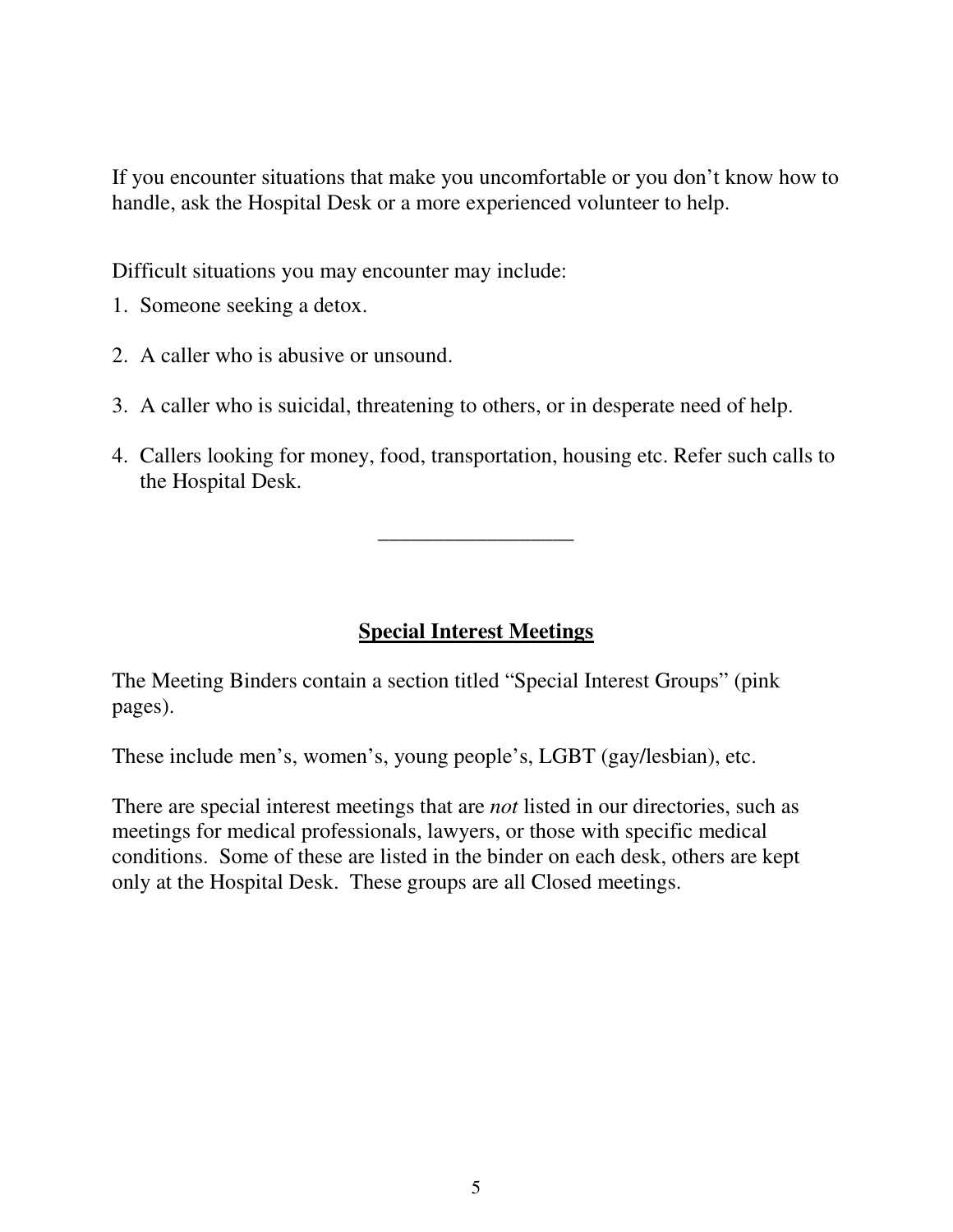## **New York Intergroup House Rules**

Although primarily staffed by volunteers, Inter-Group is a Business and as such must comply with all governing laws. Volunteers must conduct themselves as if they are in a business environment. This includes respect for all volunteers and staff. Discrimination and derogatory comments will not be tolerated.

If you feel uncomfortable about conversations around you or comments made to you, immediately report this to a Staff Member. An Incident Report will be provided to you. We take all such matters seriously.

In order to avoid a 'Hostile Work Environment", types of behavior that are not acceptable include:

- Use of derogatory terms for people, including slang terms.
- Swearing.
- Reading pornographic material in print or on the internet.
- Commenting on people's race, religion, ethnicity, gender or sexual orientation.
- Touching others other than a handshake if offered.
- Having a personal call that includes any of the above that can be heard by others.

### **Notices of Temporary and Permanent Meeting Changes**

\_\_\_\_\_\_\_\_\_\_\_\_\_\_\_\_\_\_

Volunteers CAN take information from callers regarding TEMPORARY meeting changes. Forms are located at each desk and at the table closest to the conference area. Take *all* information requested on the form, then post it on the Bulletin Board.

Volunteers CANNOT take information over the phone regarding PERMANENT meeting changes or cancellations. These forms must be completed by a representative of the group and mailed, faxed or emailed to New York Intergroup. Forms can be found on our website or they can they can request a form be mailed to them. Please take a message with the request and their name and address if they need a meeting change form mailed to them.

NY Inter-Group 307 Seventh Avenue Suite 201 New York NY 10001

Fax 212-647-1648

Email groupsandmeetings@nyintergroup.org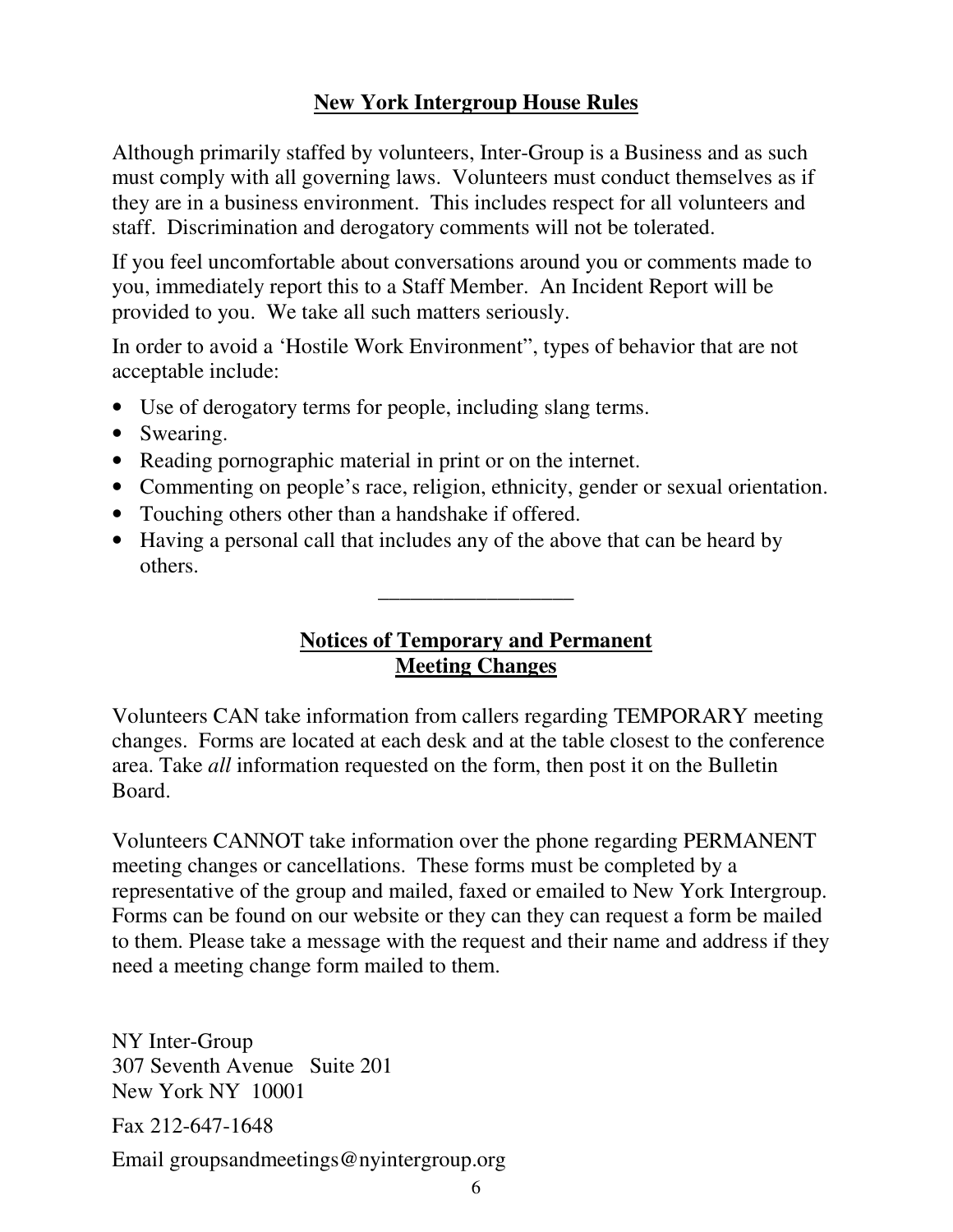#### **Literature Sales**

Inter-Group sells only A.A. conference approved literature.

The Literature Room is open for sales as follows:

Monday - Friday: 9:00 am to 6:30 pm Saturday: 10:00 am to 4:00 pm

The Hospital Desk volunteer can sell meeting books when the Literature Room is closed.

We also do mail orders. The Literature Order form can be found on the website www.nyintergroup.org.

Sometimes we get calls from people looking for "coins". We now sell coins.

#### **Office Hours and Staff**

\_\_\_\_\_\_\_\_\_\_\_\_\_\_\_\_\_\_

The Office is open 24/7/365 from 9am – 10pm.

Office personnel:

Coco Lee Thuman – Executive Secretary executivesecretary@nyintergroup.org

Rose Garay– Committees and Volunteers committees@nyintergroup.org

Walter Gray- Literature literature@nyintergroup.org

Groups and Meetings groupsandmeetings@nyintergroup.org

Message forms are located in the front of the binders. Please take thorough messages for Staff Members and leave them in the Message boxes located by the bulletin board.